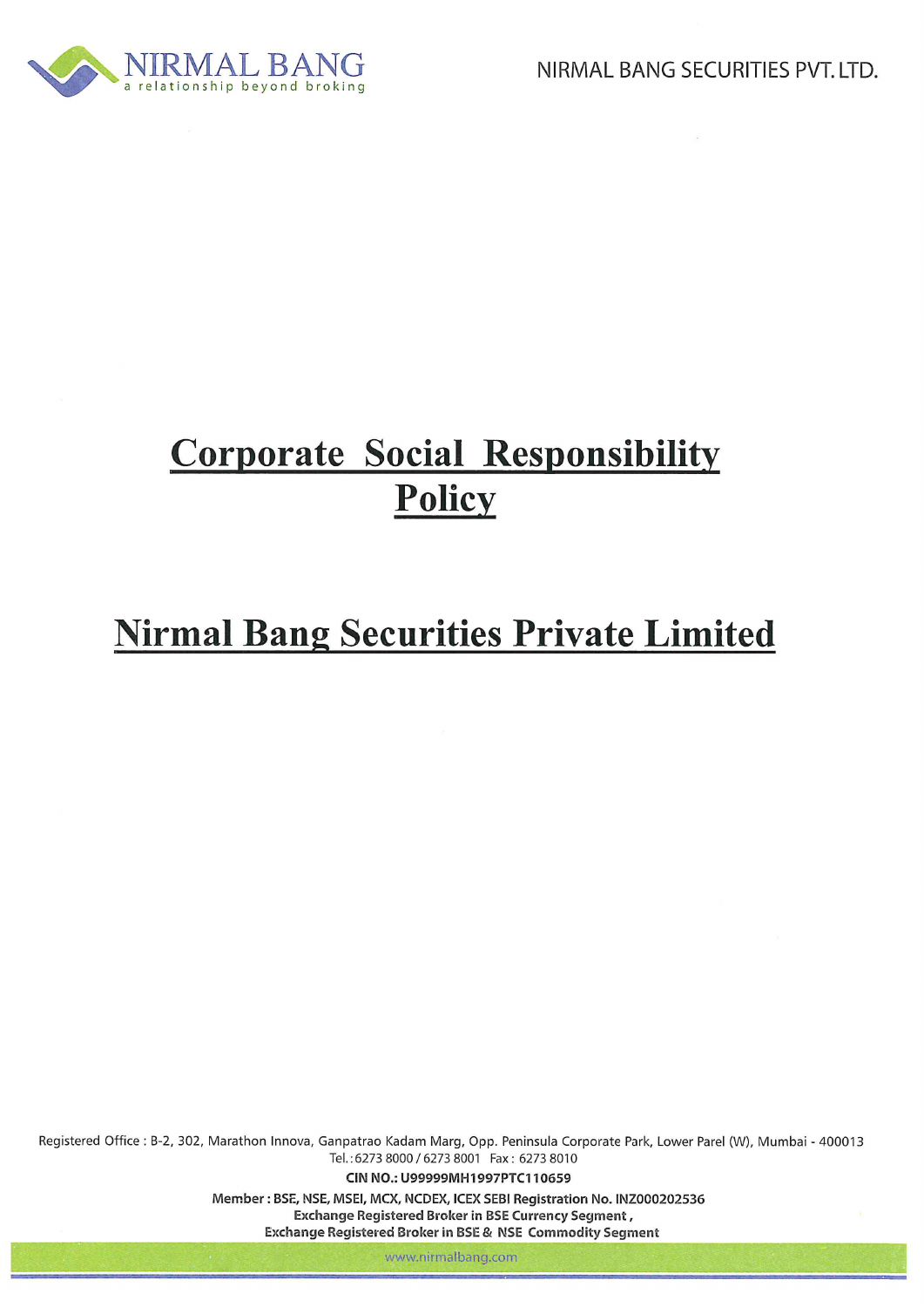#### **1. Objective of the Csr Policy**

The Objective of the Policy is to define Companies Corporate Social Responsibility (CSR) approach in alignment with the terms of the Companies Act, 2013 (hereinafter referred to as 'the Act') read with the Companies (Corporate Social Responsibility Policy) Rules, 2014 (hereinafter referred to as 'the CSR Rules'), as amended from time to time.

### **2. Scope and Applicability**

This policy is applicable to Nirmal Bang and all CSR applicable Group Companies of Nirmal Bang .

#### **3. Board-level CSR Committee :**

The Board level Corporate Social Responsibility Committee (CSR Committee) of the Company shall be responsible for formulating and recommending to the Board the CSR policy and a CSR annual action plan, provided that the Board may alter such plan at any time during the financial year, as per the recommendation of its CSR Committee, based on reasonable justification to that effect. The CSR Committee reports to the Company's Board of Directors.

The members of the Board Level CSR Committee are *Mr.Kishore Mishrilal Bang (Chairperson & Managing Director), Mr. Dilip Mishrilal Bang (Managing Director), Mr. Rakesh Bhandari ( Director).*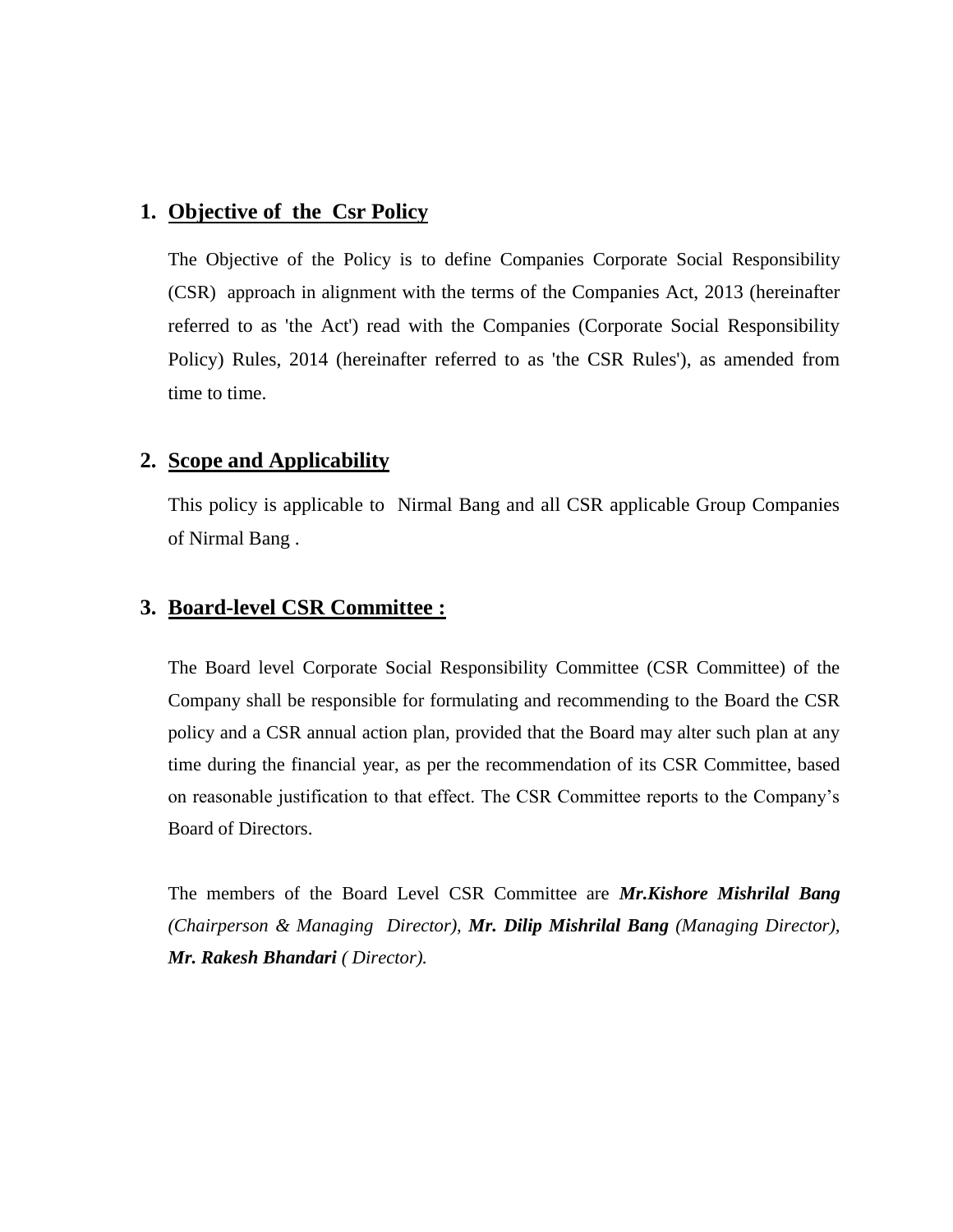#### **4. CSR Approach & Guiding Principles:**

CSR initiatives of the Company are implemented by Nirmal Mishrial Bang Charity Trust -the implementing agency ,a registered Public trust with section 12A and section 80G registrations under the Income tax Act ,1961 having established track record of three Years. The Trust is registered with the Central Government having a unique registration no. CSR00006407.

All CSR projects will be in line with the CSR vision, as well as areas listed in Schedule VII of the Companies Act, 2013. It will not include the activities undertaken in pursuance of normal course of business of the Company, projects benefitting the employees of the Company (as defined in clause (k) of section 2 of the Code on Wages, 2019 (29 of 2019) and as amended from time to time) or contributions of any amount directly or indirectly to any political party.

All CSR activities will be monitored under proper mechanism and recommendations of the Committee members .

The Company is committed to support the Csr activities undertaken in the following areas:

- $\triangleright$  Eradicating hunger, poverty and malnutrition, promoting preventive health care and sanitation and making available safe drinking water.
- $\triangleright$  Contribution towards medical aid, promoting education, including special education and employment enhancing vocation skills especially among children, women, elderly, and the differently abled and livelihood enhancement projects;
- $\triangleright$  Promoting gender equality, empowering women, setting up homes and hostels for women and orphans; setting up old age homes, day care centres and such other facilities for senior citizens and
- $\triangleright$  Measures for reducing inequalities faced by socially and economically backward groups; ensuring environmental sustainability, ecological balance, protection of flora and fauna, animal welfare, agro forestry, conservation of natural resources and maintaining quality of soil, air and water; protection of national heritage and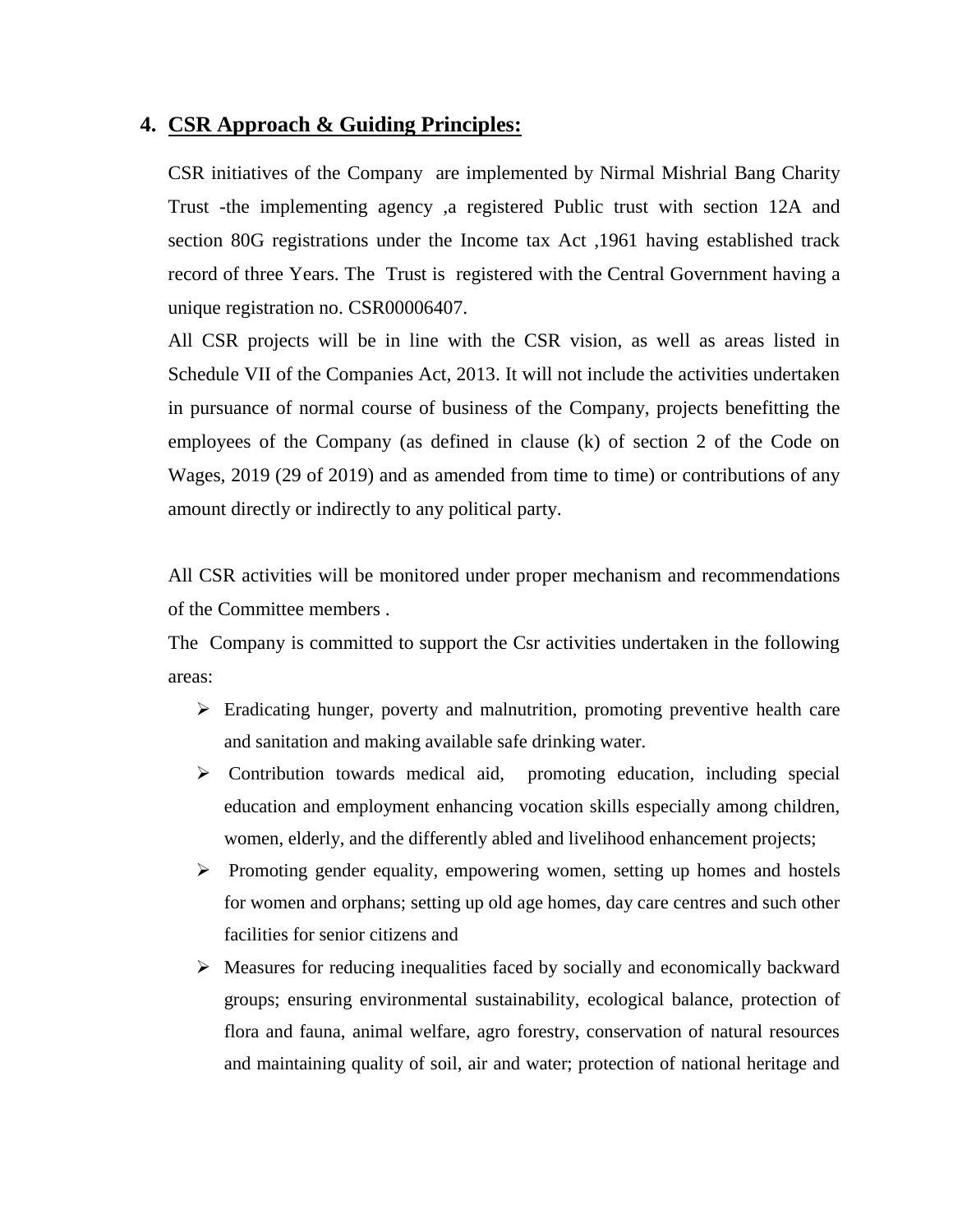culture including restoration of buildings and sites of historical importance and works of art;

- $\triangleright$  Setting up public libraries; promotion and development of traditional and handicrafts: measures for the benefit of armed forces veterans, war widows and their dependents;
- $\triangleright$  To Contirbute for the socio-economic development and relief and welfare of the Scheduled Caste, the Scheduled Tribes, other backward classes, minorities and women, adoption of Schools in tribal / backward areas;.

To pursue CSR Programmes primarily in areas that fall within the economic vicinity of the Company's operations to enable close supervision and ensure maximum development impact;

To provide equal opportunities to beneficiaries of the Company's CSR Programmes as vendors or employees on merit.

## **5. Annual Action Plan**

On the basis of the guidelines prescribed in this Policy and in consultation with the Company's management and the Implementing Agency, the Committee shall formulate and recommend to the Board of Directors an annual action plan, at the first meeting of every financial year which may be adopted by the Board.The plan shall include the following :

- (a) the list of CSR projects or programmes that are approved to be undertaken in areas or subjects specified in Schedule VII of the Act,
- (b) the manner of execution of such projects or programmes,
- (c) the modalities of utilisation of funds and implementation schedules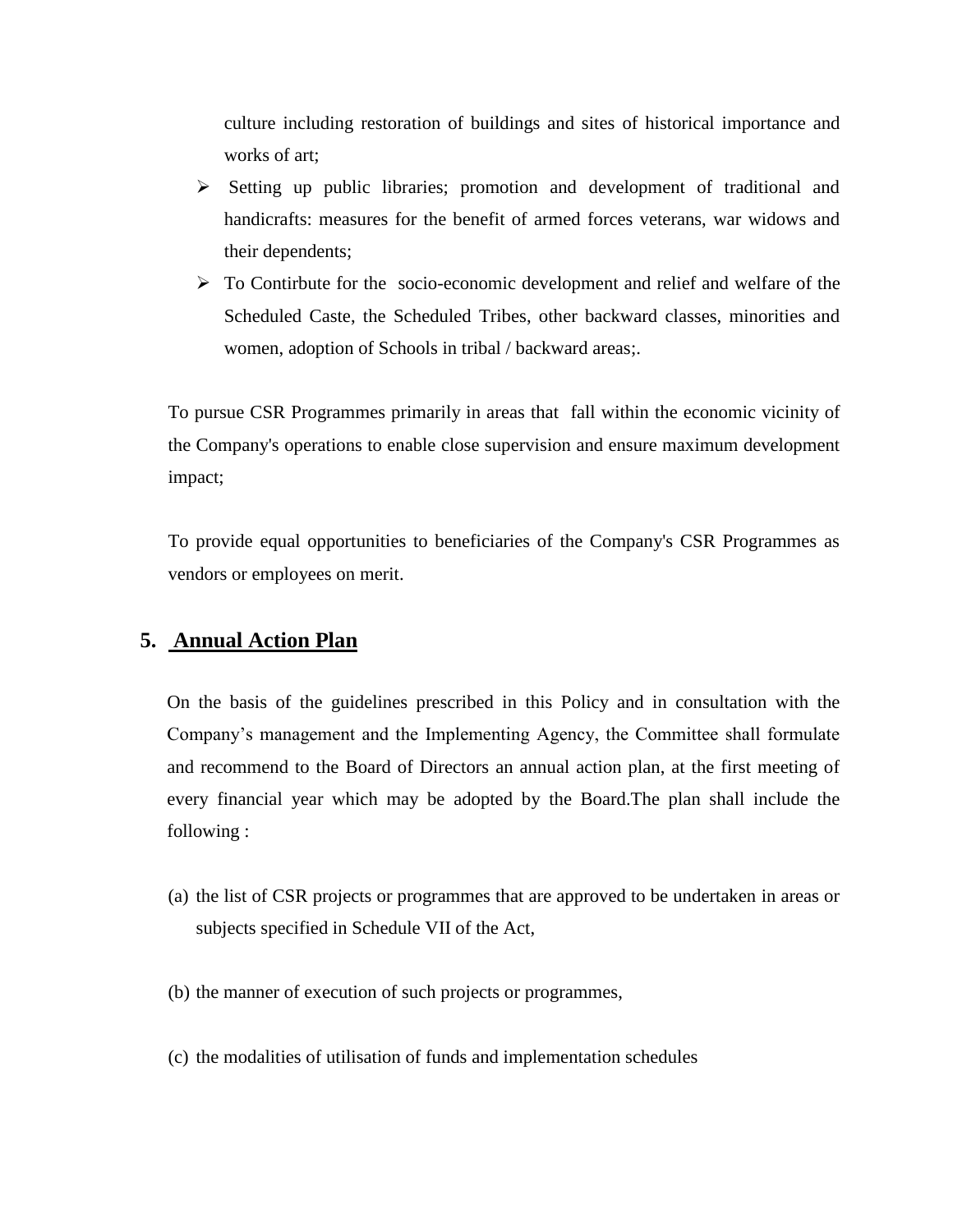- (d) for the projects or programmes, monitoring and reporting mechanism for the projects or programmes and
- (e) details of need and impact assessment, if any, for the projects undertaken by the company.

#### **6. IMPLEMENTATION:**

Depending on the annual action plan approved by the Board of Directors, the Company or the Implementation Agency will attend to the activities related to CSR.

The implementation schedule of various programs or projects or activities shall be within the purview of the act.

## **7. CSR EXPENDITURE:**

From April 1st, 2014, in line with the new Companies Act 2013 (the Act), Nirmal Bang. contributes at least 2% of the average net profits of the Company made during the 3 immediately preceding financial years specifically towards CSR initiatives. For this purpose, the net profit and average net profit shall be calculated in accordance with the provisions of section 198 of the Act read with the Companies (Corporate Social Responsibility Policy) Rules, 2014.

The excess amount arising out of the CSR activities will not be considered as a part of the business profits of the Company and such excess amount may be set-off against the requirement of the CSR Spending u/s 135(5) upto the immediate succeeding 3 financial year subject to the conditions that the Board of Directors shall pass a resolution to that effect.